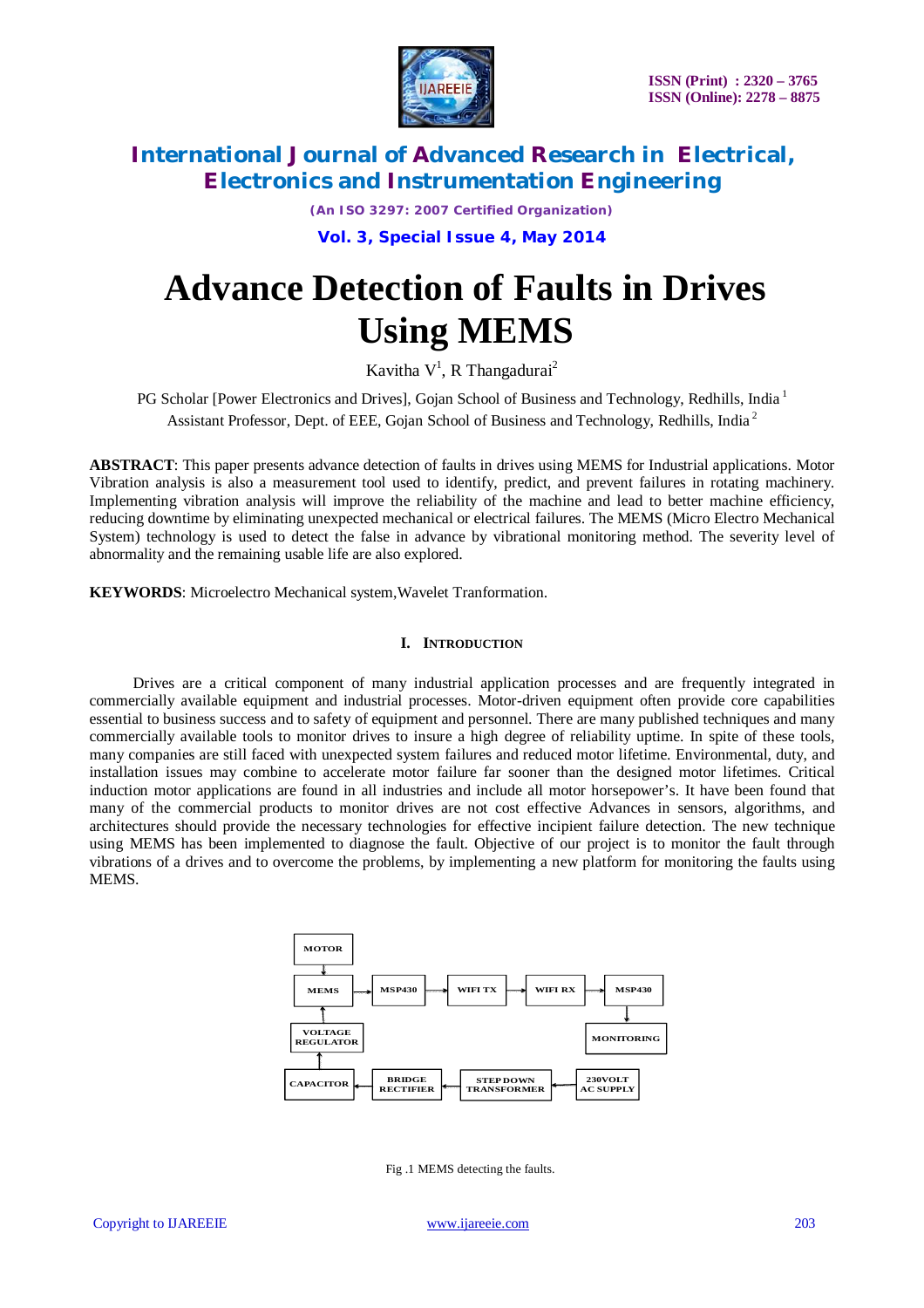

*(An ISO 3297: 2007 Certified Organization)*

## **Vol. 3, Special Issue 4, May 2014**

### **II. FAULTS IN DRIVES**

The Faults that are detected by using MEMS under Three Conditions. The Conditions are

- 1. Under Low Speed
- 2. Under Transient Condition
- 3. Under High Speed

### **III. DIAGNOSTIC METHODS TO DETECT FAULTS**

 Diagnostic Methods to detect faults are Electromagnetic field monitoring, Temperature measurements, RF emission monitoring, Noise & vibration monitoring, Motor Current Signature Analysis (MCSA), AI & NN based techniques. The signal processing tools include DFT, FFT, STFT and Wavelet transform. Artificial intelligence is also used for fault diagnosis .These techniques include the applications of expert systems, genetic algorithm, neural networks and fuzzy logic. Modern techniques are based on application of advanced DSP tools on stator currents for fault diagnosis i.e. MCSA. Faults can be diagnosed using any one of signal processing techniques. These signal processing techniques cannot be used for diagnosing every type of faults. There is need to compare and analyze various signal processing techniques for diagnosing a particular fault to identify most congruous technique for particular fault. **a.** Fault Diagnosis In Motors

 When the fault happens, the motor can be operated without breakdown, but it is necessary to maintain the motor for continuous working. Several methods have been applied to detect faults. It is important to be able to detect faults while they are still developing. This is called incipient failure detection.

Timely warning that can be followed by maintenance can avoid catastrophic failures & costly long down times. The incipient detection of failures also results in a safer operating environment. Faults can occur either in stator, rotor, inverter or in the external systems connected to the motor.

 $\Box$  Vibration monitoring is the most popular choice for condition monitoring but it is preferred for use only in large machines where expensive accelerometers can be afforded.

 $\Box$  Electrical monitoring, which includes current based monitoring, is the most recent of all condition monitoring techniques and is inexpensive as electrical sensors are lower in cost compared to mechanical transducers.

 $\Box$  Condition monitoring is defined as the continuous evaluation of the health of the plant and equipment throughout its service life. It is used to detect various types of faults such as rotor fault, short winding fault, air gap eccentricity fault, bearing fault, load fault etc.

 $\Box$  Current monitoring does not require additional sensors because basic electrical quantities associated with electromechanical plants such as current & voltage are readily measured by tapping into existing voltage & current transformers that are always installed as part of protection system. It is non intrusive & implemented in motor control centre remotely from the motors being monitored.

**b.** Methods For Current Monitoring

 $\Box$  Methods for current monitoring are MCSA (Motor Current Signature Analysis) & Park Vector approach. MCSA uses the current spectrum of machine for locating characteristic fault frequencies. When a fault is present, the frequency spectrum of the line current becomes different from healthy motor. Such fault modulates air gap & produces rotating frequency harmonics in the self & mutual inductances of machine.

### **IV. SIGNAL PROCESSING TECHNIQUES**

 Different algorithms are proposed to track & detect the faults operating under different load conditions: Fast Fourier Transform, Short time Fourier Transform, Wavelet Transform, Gabor Transform, Park's Vector approach, Wigner Ville distribution, Short time Fourier Transform and MCSA. The condition monitoring techniques utilised the spectral analysis of motor current or voltage.

**A.** Fast Fourier Transform (FFT). FFT is employed for the extraction of frequency contents in signal, in order to detect stator and rotor faults in BLDC motor. A fault in motor by FFT can be detected easily in comparison to time domain analysis. FFT is simply a computationally efficient way to calculate the Discrete Fourier Transform (DFT) which is calculated as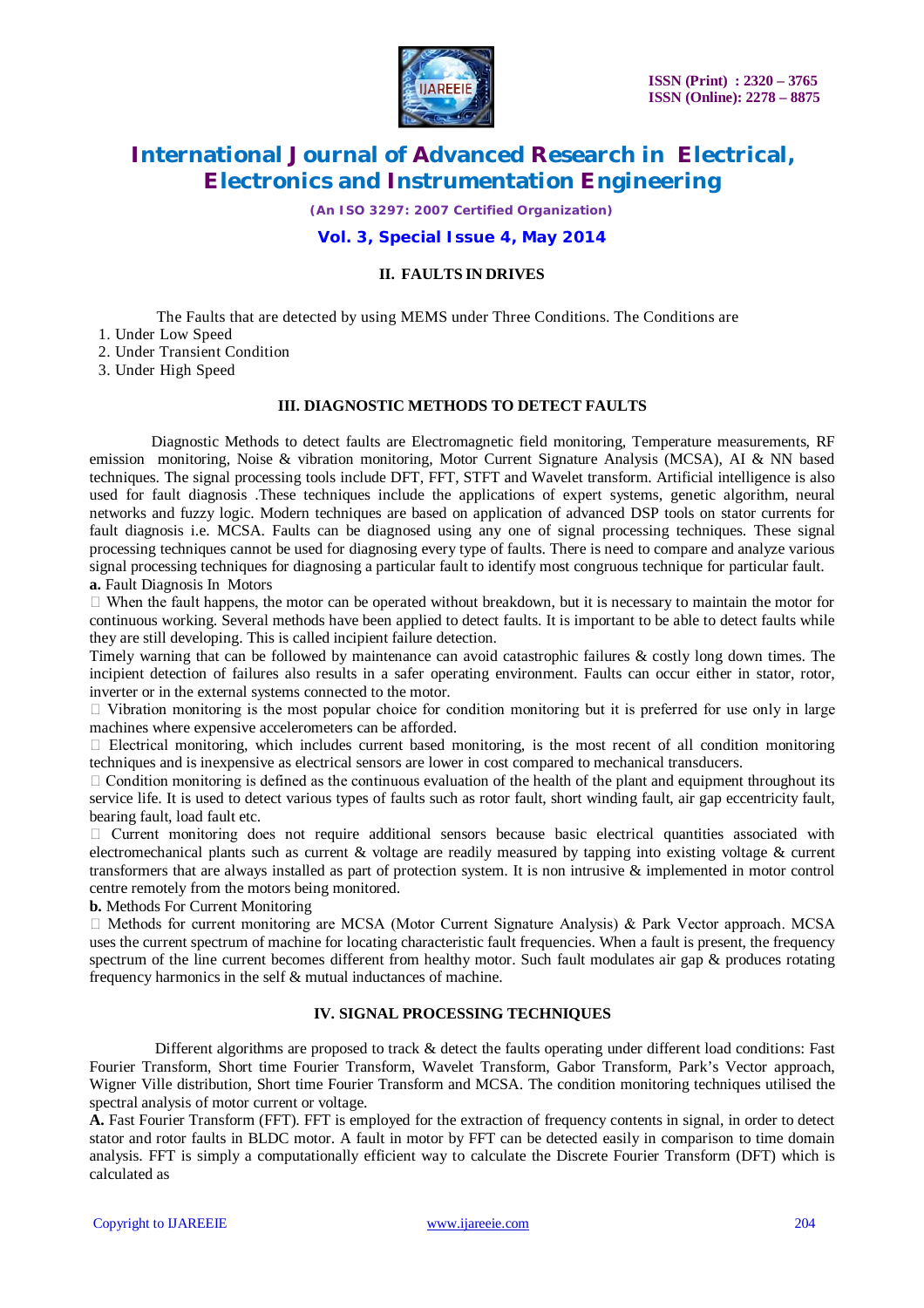

*(An ISO 3297: 2007 Certified Organization)*

### **Vol. 3, Special Issue 4, May 2014**

$$
X(k) = \frac{1}{n} \sum_{N=0}^{N-1} x(n) e^{-j\frac{2\pi kn}{N}} \qquad K=0,1,2..N-1
$$

(1)

Where  $X(k)$  – Fourier transform of the signal

 $k$  – frequency index

 $n - time$  index

N— total length of the signal

The specific characteristic fault frequency can be easily  $\&$  accurately diagnosed using FFT with the loss of time information.

**B**. Short Time Fourier Transform ( STFT )

STFT is used to analyse signal in both time and frequency domain. In this, original signal is divided into small segments and each segment is multiplied with shifted window function of a chosen width in order to produce short stationary signals. This process is defined by:

$$
X(\tau, w) = \int_{-\infty}^{+\infty} i(t)W(t-\tau)e^{-jwt} dt
$$
 (2)

X(τ,w)− short time Fourier transform of the current signal i(t)

 $w = 2\pi f$ , where f is the frequency of the signal

 $W(t-\tau)$  – window function

 $t - time$ 

τ − delay parameter

The drawback of this technique is that particular size for time window, is same for all frequencies. But many signals require variable window size.

**c.** Wavelet analysis The wavelet analysis confines signals information in the time frequency plane and makes it suitable for the analysis of non- stationary signals. It is a substitute to the STFT analysis. The general Wavelet transform of a signal is defined by:

$$
WT(a, \tau) = \frac{1}{\sqrt{a}} \int_{-\infty}^{+\infty} i(t) \varphi_{a,\tau} * \left(\frac{t-\tau}{a}\right) dt
$$
 (3)

Where  $WT -$  wavelet transform of the current signal, i (t)

φ ,τ − wavelet function

a and  $\tau$  – scaling and translation respectively

\*denotes the complex conjugate of the function

Wavelet analysis allows use of both long time intervals requiring more precise low frequency information and short time intervals requiring high frequency information. But this analysis has disadvantage of using large no of scales for calculations.

#### d .MEMS

Advance detection of faults in drives using MEMS has been analyzed. The Faults in the drives detected once that occurred in the system. So, the motors are prevented before it get damaged. Objective is to pre-analyze the faults in drives by using vibration monitoring technique. This technique was utilized for incipient fault detection by placing accelerometers at the shell of the machine. By using the Vibration monitoring technique the faults in the drives will be analysed. A single phase Induction motor used for implementation where MEMS mounted over the shell of the motor.

#### **IV. SIMULATION OF STUDIES**

Copyright to IJAREEIE www.ijareeie.com 205 The output has been implemented by using simulation, through M File. An m-file, or script file, is a simple text file where you can place MATLAB commands. When the file is run, MATLAB reads the commands and executes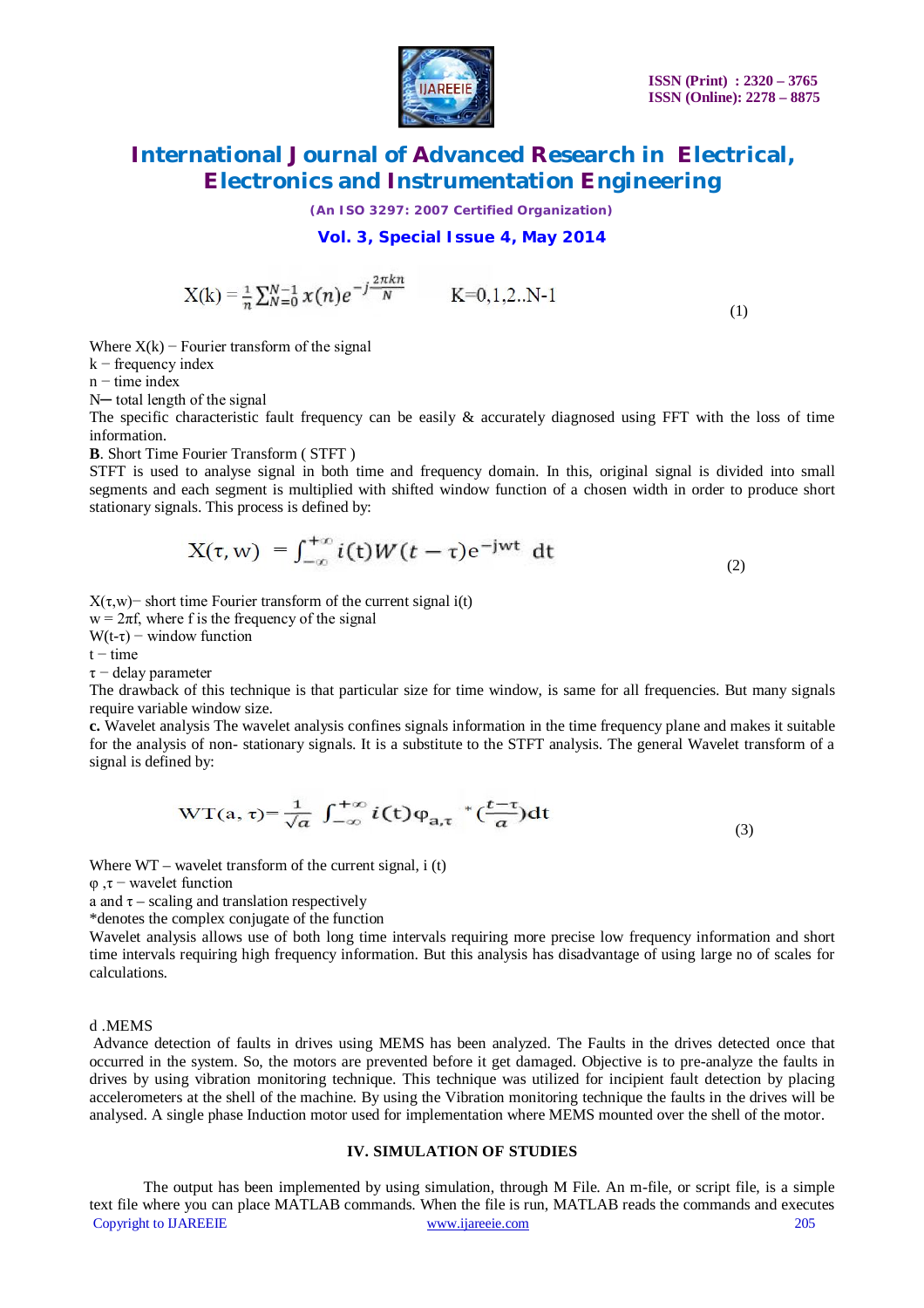

*(An ISO 3297: 2007 Certified Organization)*

# **Vol. 3, Special Issue 4, May 2014**

them exactly as it would if you had typed each command sequentially at the MATLAB prompt. All m-file names must end with the extension '.m' (e.g. test.m). If you create a new m-file with the same name as an existing m-file, MATLAB will choose the one which appears first in the path order (type help path in the command window for more information). To make life easier, choose a name for your m-file which doesn't already exist. To see if a file name.m already exists, type help filename at the MATLAB prompt.



Fig.2 Under Slow Condition.

The amplitude of the vibration level is high when too much of load has been applied to the motor. The amplitude of the plotted graph measures more or less 85.

This waveforms shows the unbalanced condition of the motor using the MEMS accelerometer. The vibration signals have been captured and processed using wavelet transform and plotted as graph. Here changes in amplitude indicate the vibration level of the motor.



Fig 3 Under Transient Condition.

This waveform indicates the sudden rise and fall in the amplitude of the signal represents the rotor fault in the motor. This is caused because of sudden increase in speed and sudden drop in speed due to rotor bend or damage. The amplitude of the plotted graph changes.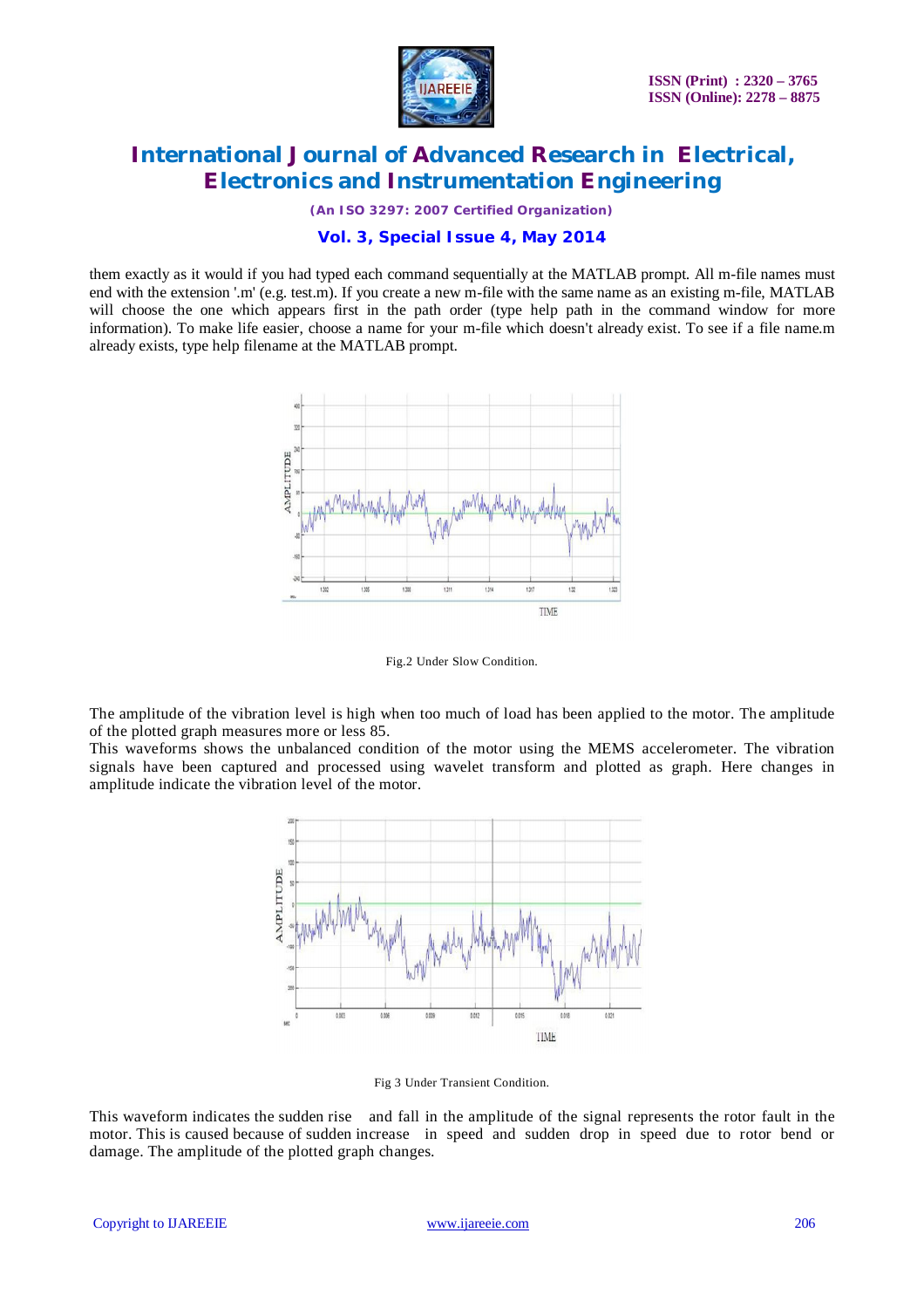

*(An ISO 3297: 2007 Certified Organization)*

**Vol. 3, Special Issue 4, May 2014**



Fig.4 Under Fast Condition

The vibration level of the motor will be normal state when load applied to the motor is in valid amount. The amplitude will be more or less 20. This waveforms show the unbalanced condition of the motor using the MEMS accelerometer. The vibration signals have been captured and processed using wavelet transform and plotted as graph. Here changes in amplitude indicate the vibration level of the motor. Greater the amplitude changes vibration level is high; lesser the amplitude indicates the normal state of the motor.

#### **V.CONCLUSION**

One of the most serious problems in Industrial Motor's is the possibility of mechanical failure, especially for rotating parts of gears and generators. Therefore, a machine health monitoring system is a very important tool in Industrial Motor's. Moreover, wireless sensor technologies make it possible to measure and control the vibrations of the machine during operation. The methods of mechanical fault detection through vibration analysis have been analysed and assessed based on their ability to detect machine abnormalities. By using an MEMS accelerometer which is low cost, light in weight, compact in size and low in power consumption, a vibration detection method is proposed in this dissertation. Machine vibration analysis in time and frequency domain has been analysed and a severity detection technique is also established. These are the essential components for an advance health monitoring system. The implementation of mechanical fault monitoring system can be used to estimate the range of severity levels, which makes it possible to detect the abnormalities before failure. It is very useful part of the condition based predictive maintenance. This control technique works well both under the normal and disturbance operation. This enhancement of the vibration suppression capabilities opens up the possibility of improving the performance of the windmill. This will greatly improve the power quality and reduce the downtime when there is wear and tear on the mechanical components, such as shaft, gear box, and rotating parts.

#### **REFERENCES**

<sup>1.</sup> Bellini.A , Filippetti.F, Tassoni.C, and Capolino G. A.( 2008) 'Advances in i-agnostic techniques for induction machines' IEEE Trans. Ind. Electron. vol. 55, no. 12, pp. 4109–4126.

<sup>2.</sup>Chen. S and Zivanovic .R (2010) 'Estimation of frequency components in stator current for the detection of broken rotor bars in induction machines' Measurement, vol. 43, no. 7, pp. 887–900.

<sup>3.</sup> Cheng.S, Zhang.P, and Habetler.T.G (2011)'An impedance identification approach to sensitive detection and location of stator turn-to-turn faults in a closed-loop multiple-motor drive' IEEE Trans. Ind. Electron., vol. 58, no. 5, pp. 1545–1554.

<sup>4.</sup> Derek K. Shaeffer, InvenSense, Inc.(2013)' MEMS Inertial Sensors,A Tutorial Overview' IEEE Trans. Ind. Electron., vol. 58, no. 5, pp. 1545– 1554.

<sup>5.</sup> El Hachemi Benbouzid.M.(2000)'A review of induction motors signature analysis as a medium for faults detection' IEEE Trans. Ind. Electron.,vol. 47, no. 5, pp. 984–9

Copyright to IJAREEIE www.ijareeie.com 207 6. Giacomo Langfelder, Cesare Buffa, Attilio Frangi, Alessandro Tocchio, Ernesto Lasalandra, and Antonio Longoni (2013)' Z-Axis Magnetometers for MEMS Inertial Measurement Units Using an Industrial Process'IEEE Trans . Ind. Electron.,Vol.60,no.9